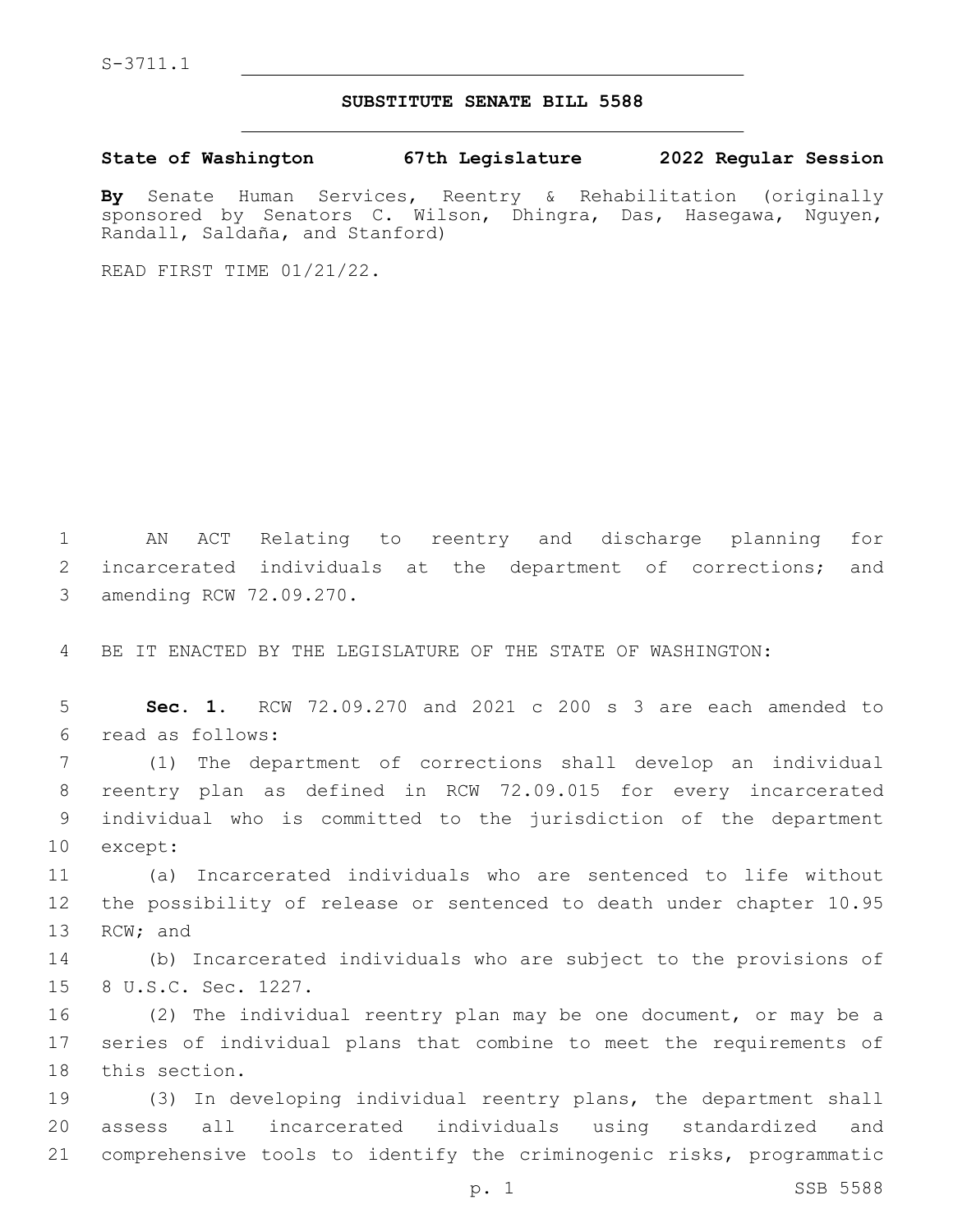needs, and educational and vocational skill levels for each incarcerated individual. The assessment tool should take into account demographic biases, such as culture, age, and gender, as well as the needs of the incarcerated individual, including any learning disabilities, substance abuse or mental health issues, and social or 6 behavior challenges.

 (4)(a) The initial assessment shall be conducted as early as sentencing, but, whenever possible, no later than forty-five days of being sentenced to the jurisdiction of the department of corrections.

 (b) The incarcerated individual's individual reentry plan shall be developed as soon as possible after the initial assessment is conducted, but, whenever possible, no later than sixty days after completion of the assessment, and shall be periodically reviewed and 14 updated as appropriate.

(5) The individual reentry plan shall, at a minimum, include:

 (a) A plan to maintain contact with the incarcerated individual's children and family, if appropriate. The plan should determine whether parenting classes, or other services, are appropriate to facilitate successful reunification with the incarcerated 20 individual's children and family;

 (b) An individualized portfolio for each incarcerated individual that includes the incarcerated individual's education achievements, certifications, employment, work experience, skills, and any training 24 received prior to and during incarceration; and

 (c) A plan for the incarcerated individual during the period of incarceration through reentry into the community that addresses the needs of the incarcerated individual including education, employment, substance abuse treatment, mental health treatment, family reunification, and other areas which are needed to facilitate a 30 successful reintegration into the community.

 (6)(a) Prior to discharge of any incarcerated individual, the department shall develop an individual discharge plan and provide reentry linkage case management services as follows:

 (i) No later than one year before release, or as early as practicable during the person's sentence if a person's term of confinement is less than one year:

 (A) Evaluate the incarcerated individual's behavioral health and 38 physical health needs ((and, to the extent possible, connect the incarcerated individual with existing services and resources that meet those needs)); ((and))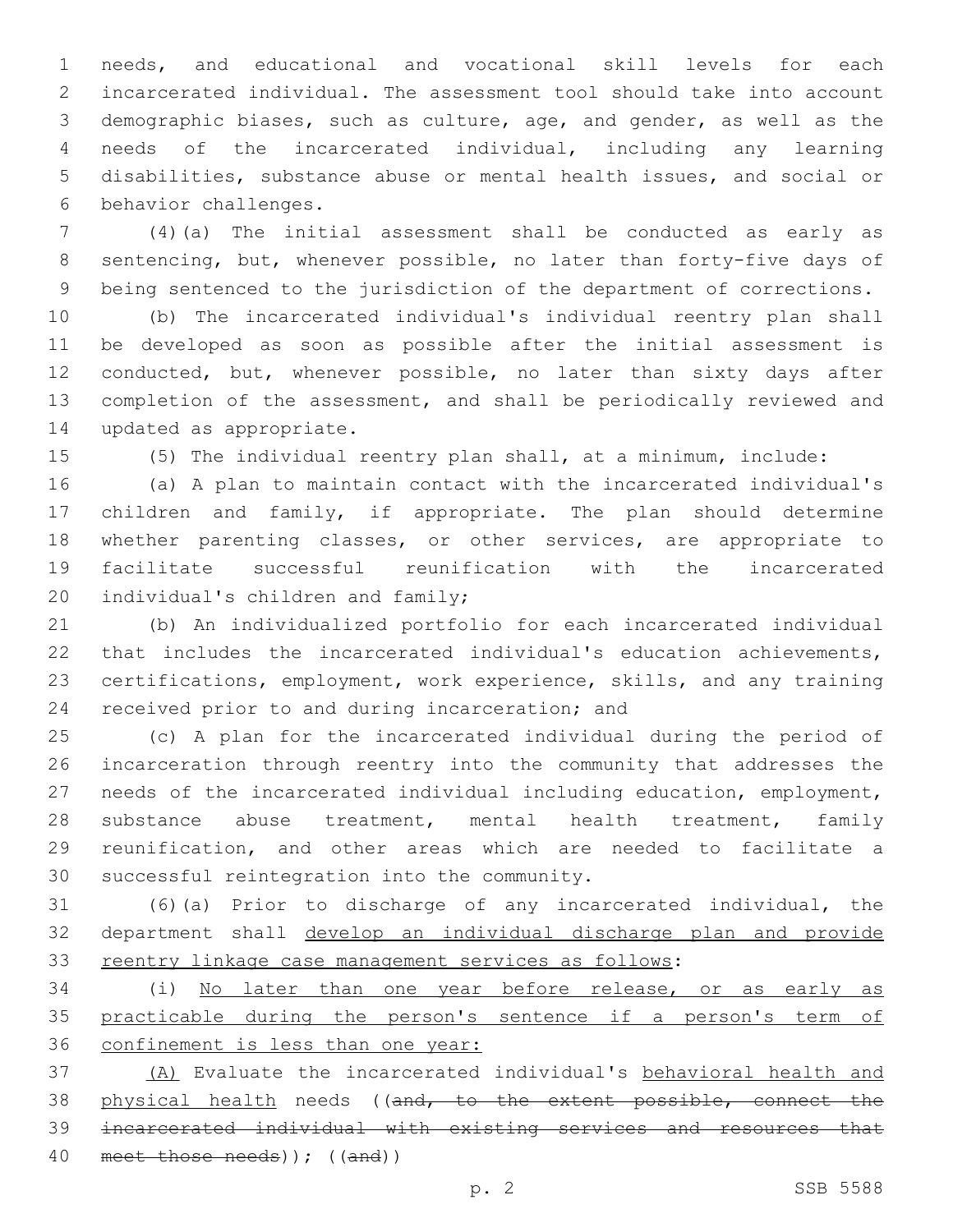(B) Provide life skills classes and use of technology training to 2 prepare the individual for release; and (C) Assist the incarcerated individual with obtaining identification upon release; (ii) No later than 30 days before release, or as early as practicable during the person's sentence if a person's term of confinement is less than 30 days: (A) Submit applications for applicable state and federal government assistance and benefits programs on behalf of the 10 incarcerated person; (B) Create a transition plan that connects the incarcerated individual with relevant physical and behavioral health services, 13 treatment programs, medication-assisted treatment, tribal and urban 14 health clinics and behavioral health services, and other resources in 15 the release area based on the person's evaluated needs; (C) Prepare a 90-day supply of any necessary prescribed medications to be provided upon release, through a combination of a 30-day supply of in-hand medications and 60-day supply of 19 prescriptions, to ensure continuity of care and that medications are 20 readily available for the incarcerated person upon release; (D) Connect the incarcerated individual with available housing, employment, and educational and job training opportunities in the 23 area where the person will be residing upon release; (E) Provide for short-term basic needs such as clothing, food, 25 and hygiene supplies; and (F) Prepare and coordinate transportation services as needed; and 27 (iii) Connect the incarcerated individual with a community justice center and/or community transition coordination network in the area in which the incarcerated individual will be residing once released from the correctional system if one exists. (b) If the department recommends partial confinement in an incarcerated individual's individual reentry plan, the department shall maximize the period of partial confinement for the incarcerated individual as allowed pursuant to RCW 9.94A.728 to facilitate the

 (7) The department shall establish mechanisms for sharing information from individual reentry plans to those persons involved with the incarcerated individual's treatment, programming, and reentry, when deemed appropriate. When feasible, this information 40 shall be shared electronically.

incarcerated individual's transition to the community.